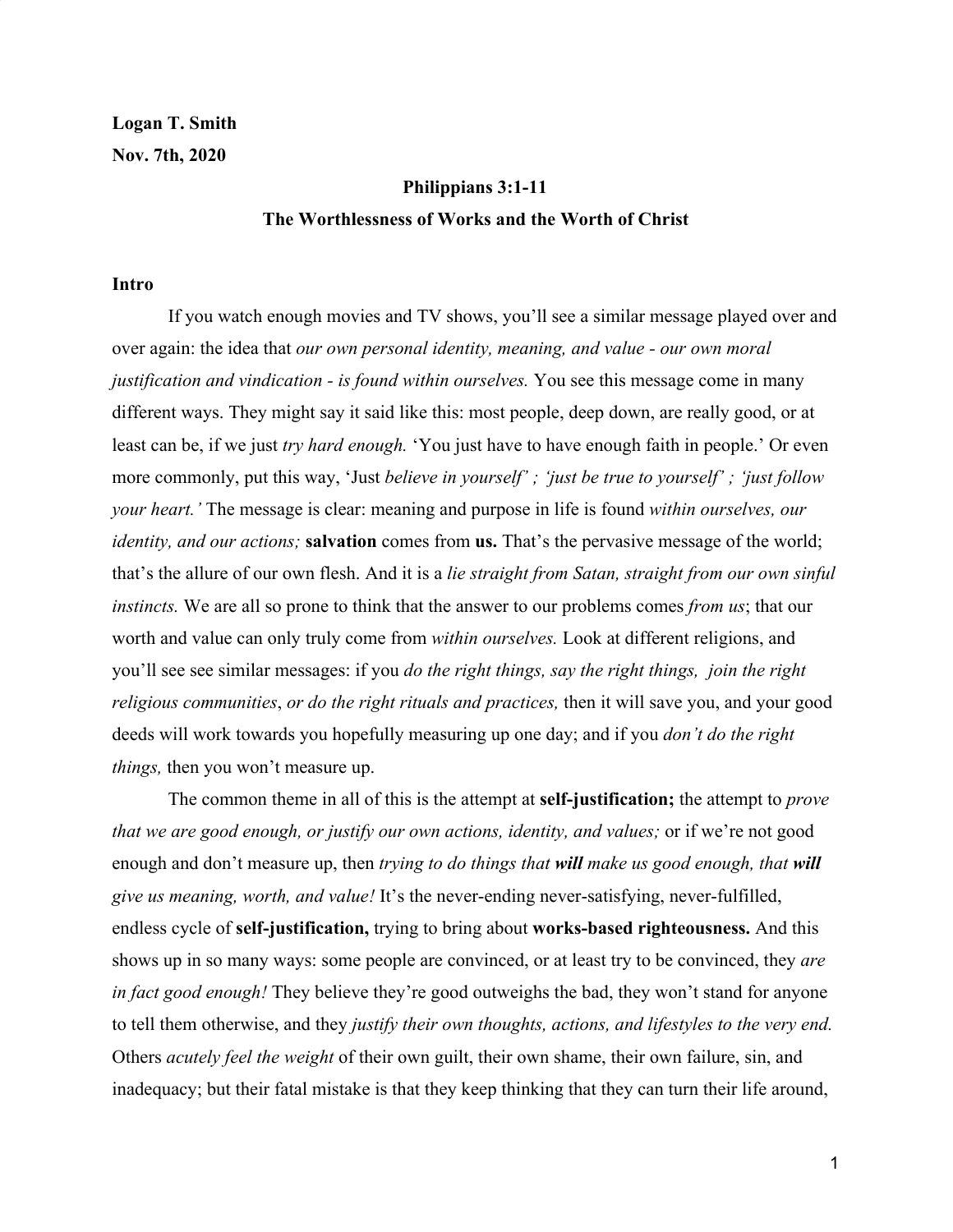clean themselves up, and finally be **good enough.** But that will never work; we can never be good enough, not our own. THis is the reality that all of us must come face-to-face with: God stands over all things; He is the perfect standard of goodness, justice, and righteousness, and He will punish all the evil and wicked, and reward true righteousness! But here's the hard part for us to swallow: none of us, no matter hard we try, can measure up! THere is nothing we can do to be good enough!

It's not enough to be "better" than the other people you compare yourself to. It doesn't matter how good or bad other people think you are. It doesn't matter how many good or seemingly "religious" things you've done in your life. Our education, backgrounds, families, social status, social and political activism, charitable giving and good deeds - whatever *credentials* we're trusting in as the basis for our identity, for our worth and value - for our *righteousness and justification -* **none of it matters or amounts to anything! It does not** *add* **to our spiritual bank account, it only incurs more debt!** There's only *one way* to gain a spiritual profit, and not a net loss; there's only *one thing* that matters: **knowing Christ Jesus our Lord, and the grace and salvation he offers us freely; the righteousness of God that comes by faith!**

That's exactly what we see in this passage, **Phil. 3:1-11:** *the beautiful, surpassing, glorious worth of knowing Christ Jesus!* The sobering contrast between *the absolute worthlessness and futility of earning our own righteousness,* and the *incomparable joy of being declared righteous in Christ through faith!* This passage declares the gospel, the good news of salvation for hopeless sinners, loudly, clearly, and beautifully! It starts off with Paul calling the church, his brothers and sisters in Christ, to "rejoice in the Lord!" And what follows is not something new to the Christians in Philippi, not something new to anyone who is truly a believer; it is the reminder that we **rejoice** - that we *root our joy, hope, and confidence -* **not in ourselves - not in who we are, what we have done, or anything in this world - but we root it** *only in CHrist Jesus!* So first, Paul reminds us of **1. The absolute worthlessness of a works-based righteousness;** and secondly, he reminds us **2. Of the greatly surpassing, infinitely greater worth of knowing Jesus Christ, trusting in Him by faith, and receiving salvation, righteousness, new life, even eternal life, in Him!**

So first, let's look at *the worthlessness of our good works:*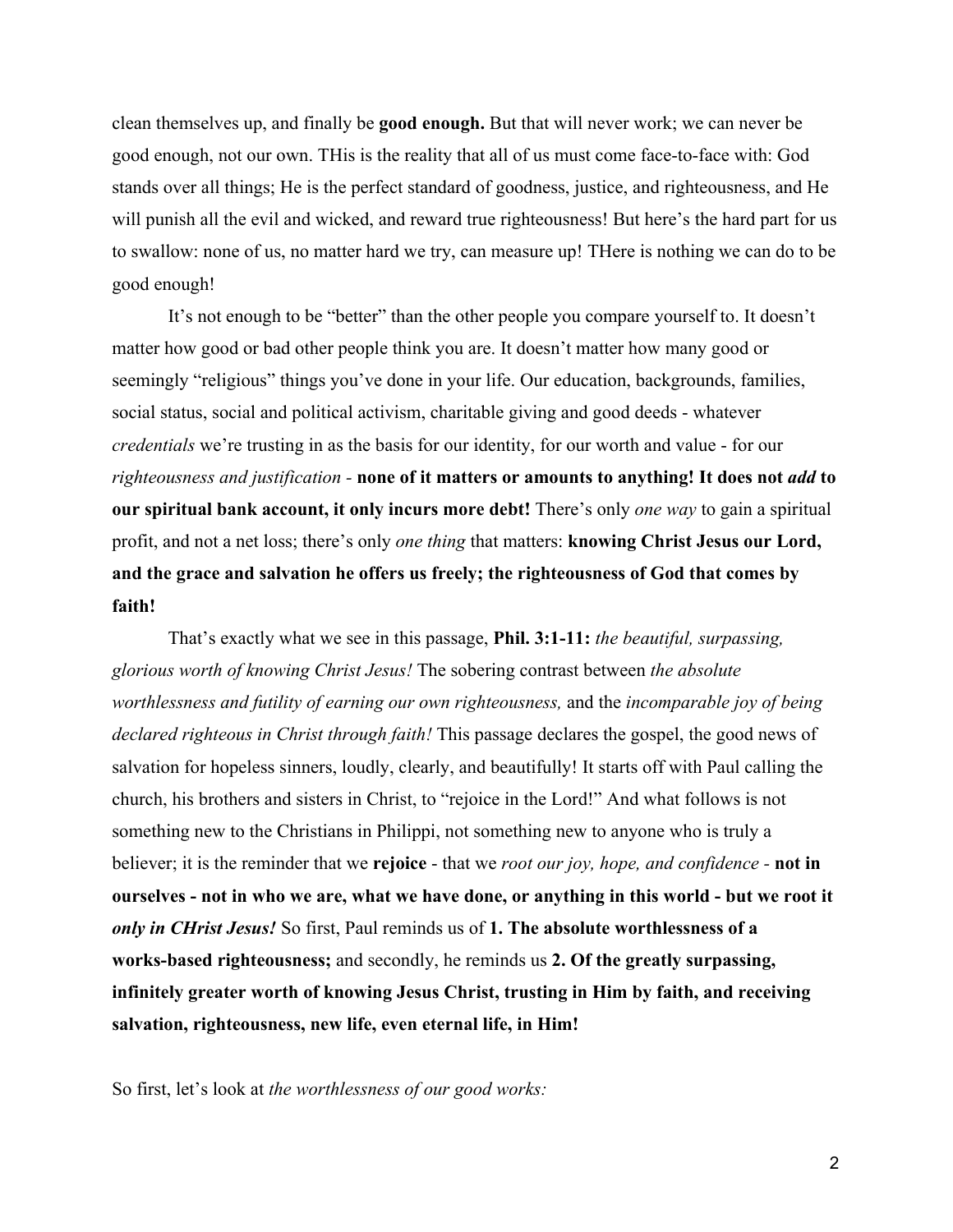## **I. The Worthlessness of Works-Based Righteousness (3:2-7)**

Verse 2 takes a bit of a striking turn, taking on a much sharper tone then we're used to in this book so far. Paul issues a sharp warning: *"Look out for the dogs...the evildoers...those who mutilate the flesh."* Now who exactly is the group of people that Paul is so *emphatically* warning us about? And why does he speak of them so *strongly* and *severely?* Based on the context, and particularly all that he says in verses 3-6, it seems fairly certain that Paul is referring to *the "Judaizers" -* the same group of people that Paul addresses in the book of Galatians, who had been causing such damage to the gospel and the churches in that region. The "*Judaizers"* were a group of Jews that professed faith in Jesus Christ, believing him to be the Messiah. However, as time went on, a big issue developed, revealing that they didn't quite understand the full gospel of Christ: you see, as *Gentiles -* that is, not Jewish pagan peoples, such as Greeks, Romans, or anyone else in the world outside of Israel - as these Gentiles became Christians and followed Christ, the Judaizers had a big problem with it: they firmly believed that in order to become a "Christian" you first had to become a *Jew.* So they travelled to all these cities and areas, places like where Paul and his missionary cohorts, shared the gospel, made disciples, and planted churches - places like Philippi - and when the Judaizers came, they would cast *shame* on the Jewish Christians who associated with non-Jewish, Gentile Christians; furthermore, they would tell everyone that the Gentile believers needed to "become Jewish" and observe the Mosaic Law in order to truly be believers. In other words, it went much deeper then just quibbling about ethnic or national identity; they firmly asserted that true believers needed to observe the Old Testament Law of Moses *in addition to believing in Jesus Christ!* They taught that in order to become a believer, the males needed to be "circumcised," that they all needed to observe certain rituals, practices, and festivals; that they need to observe and obey the Law in order to truly be righteous, in order to truly be God's Holy people. In other words, they were preaching *a different gospel: Christ plus our own obedience the the Law!*

And Paul would have none of this! IN the book of Galatians, and again here in this passage, Paul makes clear that such teachings are completely foreign to the gospel of Christ! Any group that claims true salvation requires **Jesus** *plus* **something else** is no Christian gospel, but a completely different religion! So Paul uses strong language here to say that, ironically, these Judaizers are actually **not** part of God's people; they **are not** following God's law, but are actually doing evil; and when they push circumcision, they are **mutilators of the flesh, no**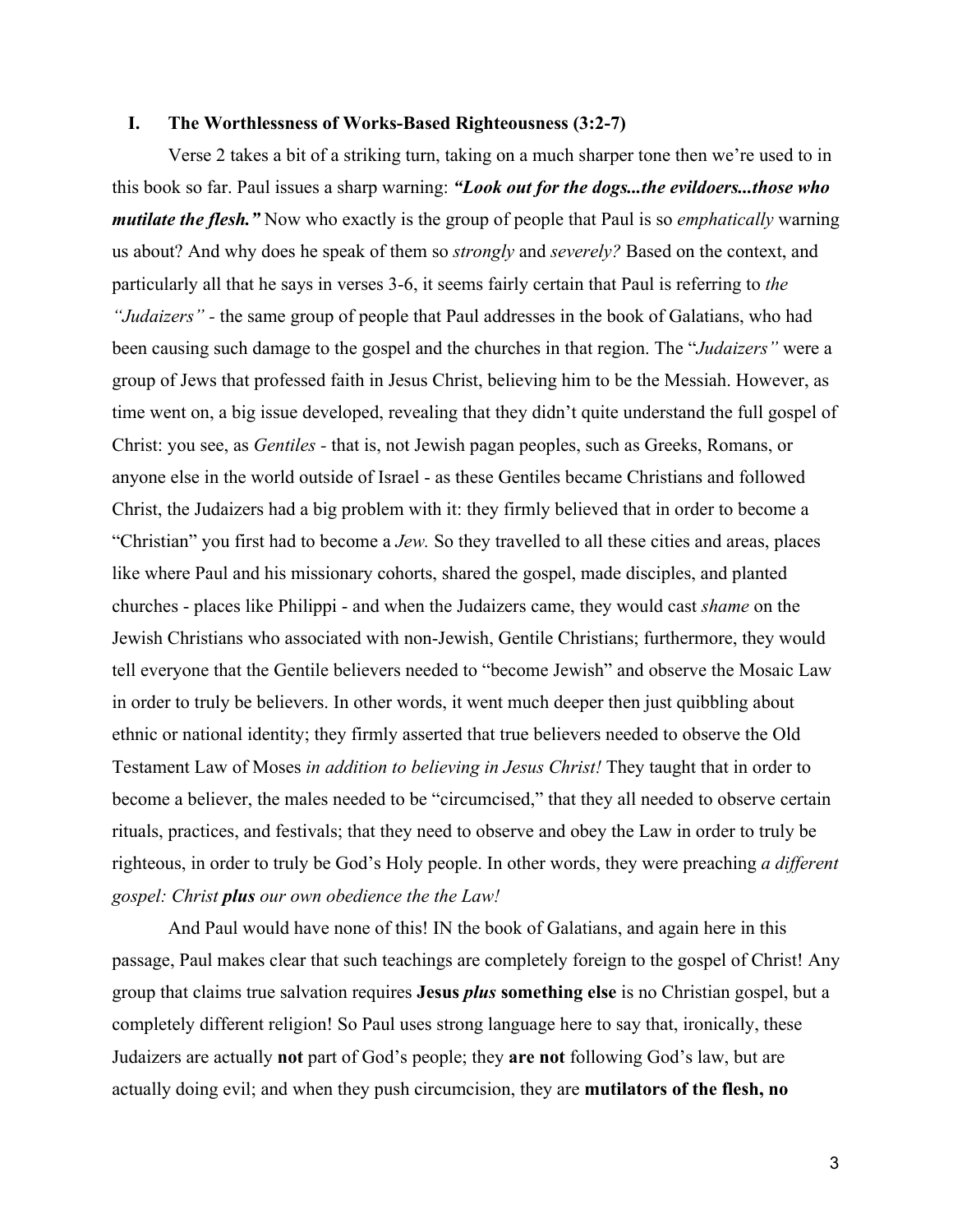**better off than pagans.** They are putting their trust not ultimately in the work and grace of Christ, but in their own works, their own righteousness, their status as part of Israel, and their own ability to observe the Law. What Paul is saying *very clearly* in this passage is that *there is no confidence to be found in the flesh - in our own credentials and merits.* To trust in anything else but the gospel is **to not trust in the gospel at all.** Paul is not only saying that their efforts are useless; far worse, they are actually *harmful and damning!*

So Paul warns us against such ways of thinking. And he does so by telling us that he knows, from personal experience, that *there is no righteousness to be found in our own works and merits!* He tells us in verses 4-6, that if there *were* any righteousness to be found in ourselves, then *he of all people would have it!*

So Paul **first tells us his own credentials as a member of Israel**: he himself was circumcised according to the Law of Moses; he is a true Israelite, being born of the tribe of Benjamin, a "Hebrew of Hebrew," truly Jewish by birth, custom, and ethnic identity.

Then, he tells us of his **own merits and achievements, his own good works:** he eagerly studied, interpreted, and obeyed the Law, becoming a Pharisee, a very strict observer and teacher of the Law. He was so zealous that he even persecuted Christians because he believed them to blasphemous! And strikingly, he tells us that he was outwardly "blameless," according to the way that the Pharisees interpreted and observed the Law! He kept the Law and did not break the outward, external demands of the Law!

But what was the result? What was the **net gain** off *all of the merits and deposits that Paul so eagerly put into his spiritual bank account?* **Absolutely nothing of any worth or value! Worse than zero, it was negative, a loss!** As we see in verse 7: *"But whatever gain I had, I counted as loss for the sake of Christ."* When Paul was converted, met the Lord Jesus, and truly believed in Him, he finally realized that he had no leg to stand on before the Lord! Despite his blameless law keeping, he was still a condemned sinner, breaking the meaning of the Law in his heart. Being born a Jew didn't save him or make him righteous. Being a zealous, Pharisaical Law-keeper and interpreter didn't make him righteous.

So what did? What wiped away all of his spiritual debts? What did he find was truly a net gain? **Only Christ!** *Like Paul, we must all realize that we have no confidence in the flesh! We cannot hope or trust in our own efforts, our own merits, our own credentials, background, achievements - all of it is nothing in the end. We cannot clean ourselves up or be good enough.*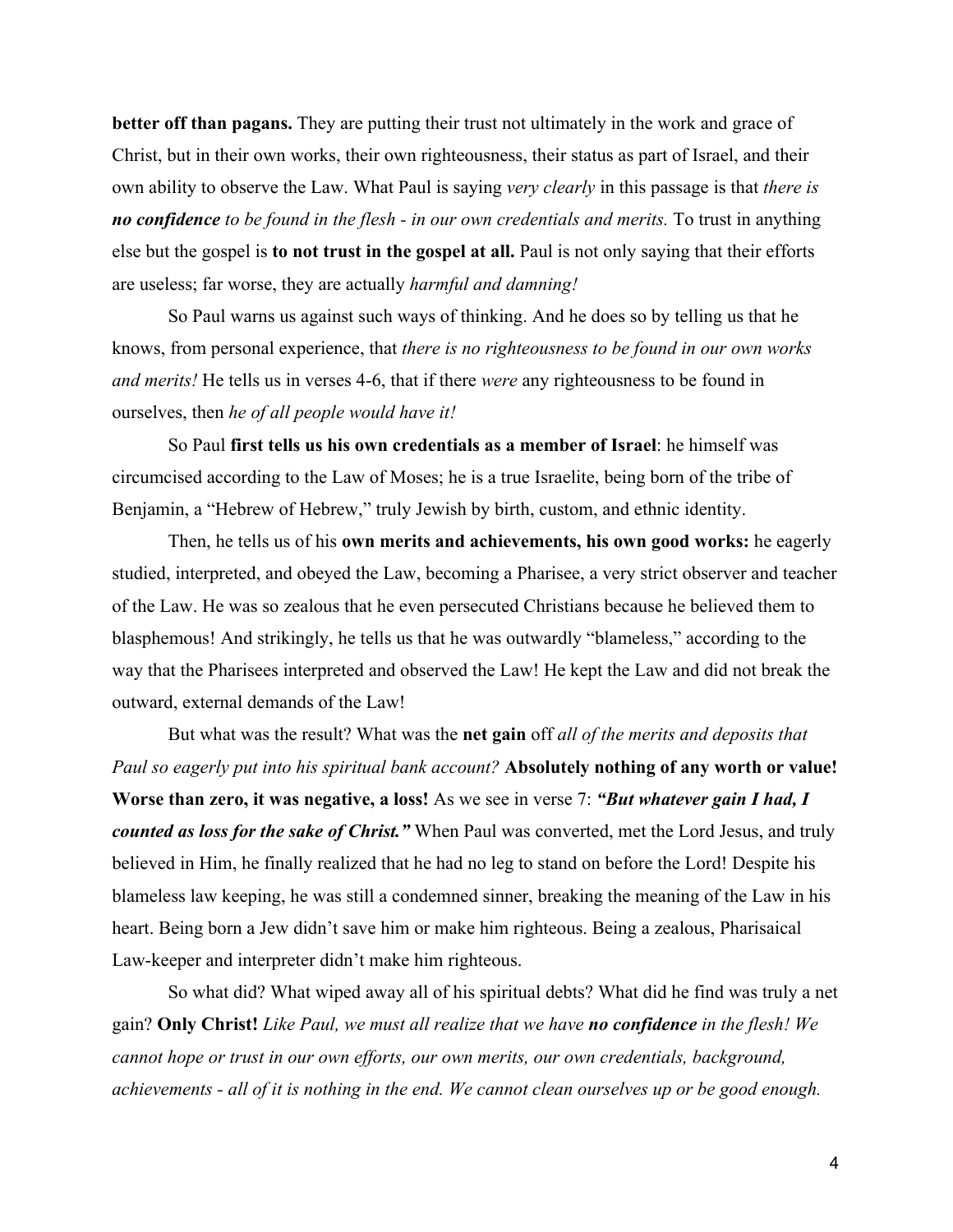*We cannot observe the Law perfectly, we cannot do enough good things or right ritual practices to earn God's favor and become righteous; it is never enough!*

**[Application]:** Today, you might not find yourself tempted to become a Jew and revert back to Old Testament law-keeping in order to be righteous and holy before God. And yet, *we are tempted*, in many different ways, to revert to a **works-based righteousness,** thinking and believing that our standing before God depends on what we do or what we bring to the table.

As an example of this, just look at the Catholic Church. In the early church, they started off with the gospel. But as time went on, *works-based righteousness and the allure of legalism crept in.* It became so bad that in the middle ages, there were priests claiming *you could even buy favor with God with money.* As we mentioned last week, the Protestant Reformation, beginning with guys like Martin Luther, represented a strong defence of the gospel, returning to the glorious news that salvation comes righteousness comes not by our works or actions, but purely by faith in Christ! But how did the Catholic Church respond? They announced an official decree, in the Council of Trent, saying this: **"If anyone says that by faith alone the sinner is justified...let him be anathema!"<sup>1</sup>** That is, accursed, not a Christian but under the wrath of God. That is a direct denial of the gospel. And it is still the official teaching of the Catholic Church to this day. So this is still very much a real problem and temptation today. And yet being christened as part of a catholic family will not save you anymore than circumcision. Saying "hail Mary's" and going to confession and mass, even done in zeal, do not add to our spiritual bank account before God. Only Christ can!

B**ut there are other ways this shows up in our hearts. Perhaps, this morning, you think that you're not good enough to come to the Lord and become a Christian!** Perhaps you're waiting until you "get your life" together first, thinking that someday you'll be decent enough to be a Christian and church member. If that's you, *then you're trusting in a false hope! You'll never be good enough, and you'll never clean up your act enough! But that misses the whole point! The good news is: there is still hope for you in Christ!* None of us can be good enough; we need a righteousness that doesn't come from ourselves, but from Jesus Christ! And he gives it freely; just trust and believe in him, not yourself!

<sup>1</sup> *Canon 9, The Council of Trent,* <http://www.thecounciloftrent.com/ch6.htm>.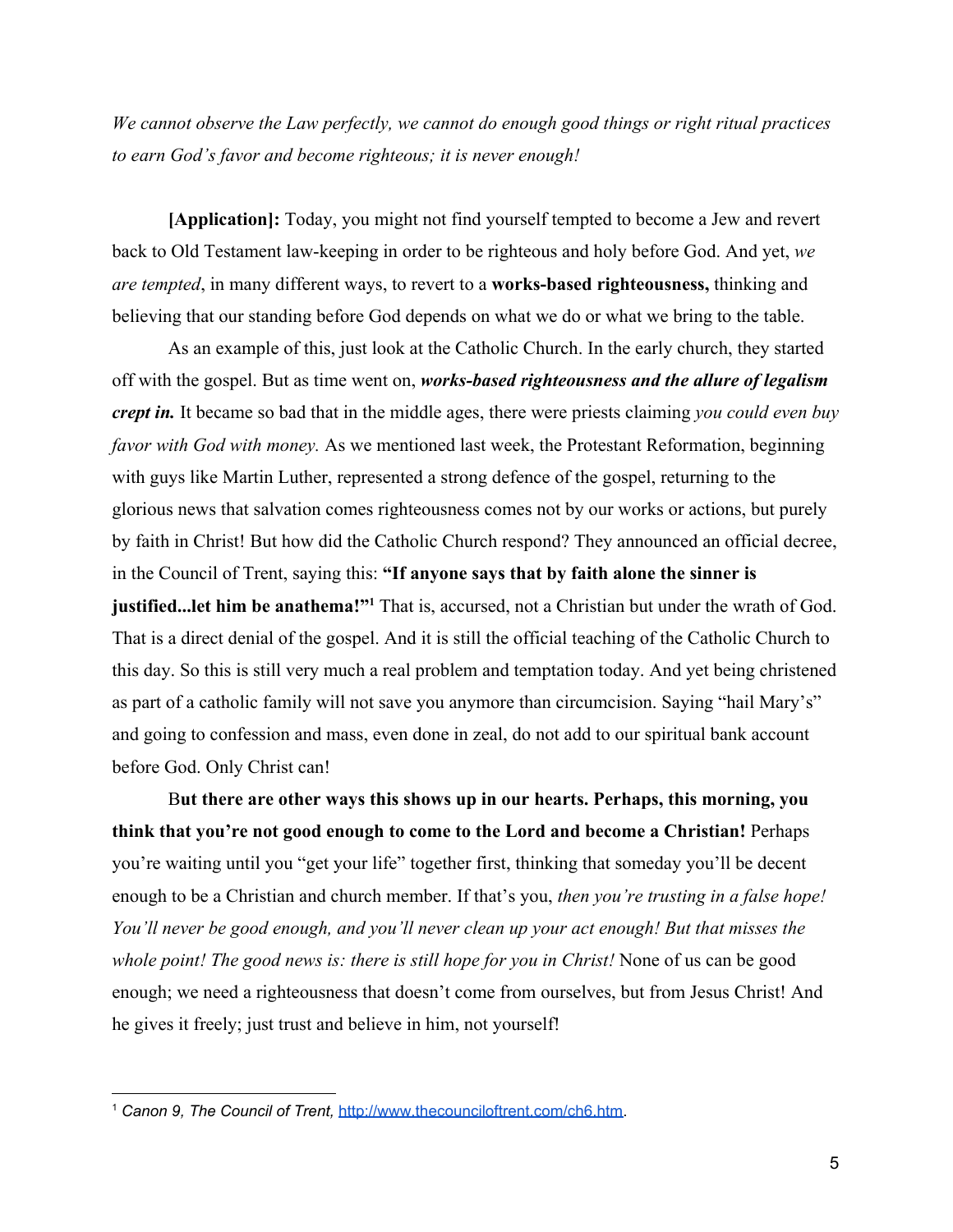Or maybe, today, you're resting in a false hope. You think you don't need to live a life of faith, you don't need to follow Jesus, faithfully trusting and obeying him. Maybe you think you're good enough on your own. Maybe you're trusting in your "family credentials" like Paul did, thinking that because you were raised in a "Christian home," or because you claim to be Christian, or Catholic, or because you walked the aisle or set certain words long ago, that you're ok. Please hear these words in love: **if you're trusting in the status of your family, or the religious things that you've done, then you're trusting in a false hope!** If it wasn't good enough for Paul, it isn't good enough for us either! **There is no substitute for personally knowing and trusting in Jesus Christ!**

Or maybe, today, you are a believer, trusting in Christ alone! Yet sometimes we, too, struggle against putting our confidence in the flesh. We might not realize it until we're suddenly convicted of sin in our lives, and we feel too ashamed to come to the Lord in prayer, too ashamed to admit our sins, either to God or to our fellow believers. Why? **Because we're buying into the lie that our standing before God is based on the things we've done or haven't done! We're buying into the lie that our works can amount to** *anything* **before the Lord! As if we can earn his favor by doing certain things, reading our Bible enough, praying enough, or doing enough!** And then, when we don't do them, **guilt crashes on our heads and we can't bear to pray, or maybe even come to church, because we don't feel good enough before the Lord!** Isn't it so easy to subtly begin to put our confidence *back on our flesh? To trust in Christ plus our own works and efforts?*

We need this sobering reminder from Scripture that *all of the things we do are counted as loss! None of these things can be our grounds for righteousness before the Lord! Nothing we do can appease God's wrath against our sin or earn his favor!* Our standing before the Lord is not based on how many spiritual disciplines we've crossed off our to-do list; it's not based on how many good things we did this past week; it's not based on how few or how many wicked things we did this past week; it's not based on how much we give, how much we pray; its not based on our church membership, or how much we know or don't know. Are all of these things important? Yes, of course. There is absolutely a place for obedience in the Christian life! **But we must have it drilled down into the core of who we are:** *these things can never be our confidence before the Lord! Our works and obedience can never be the grounds or basis for our salvation or righteousness!* So what is? **Only Christ!**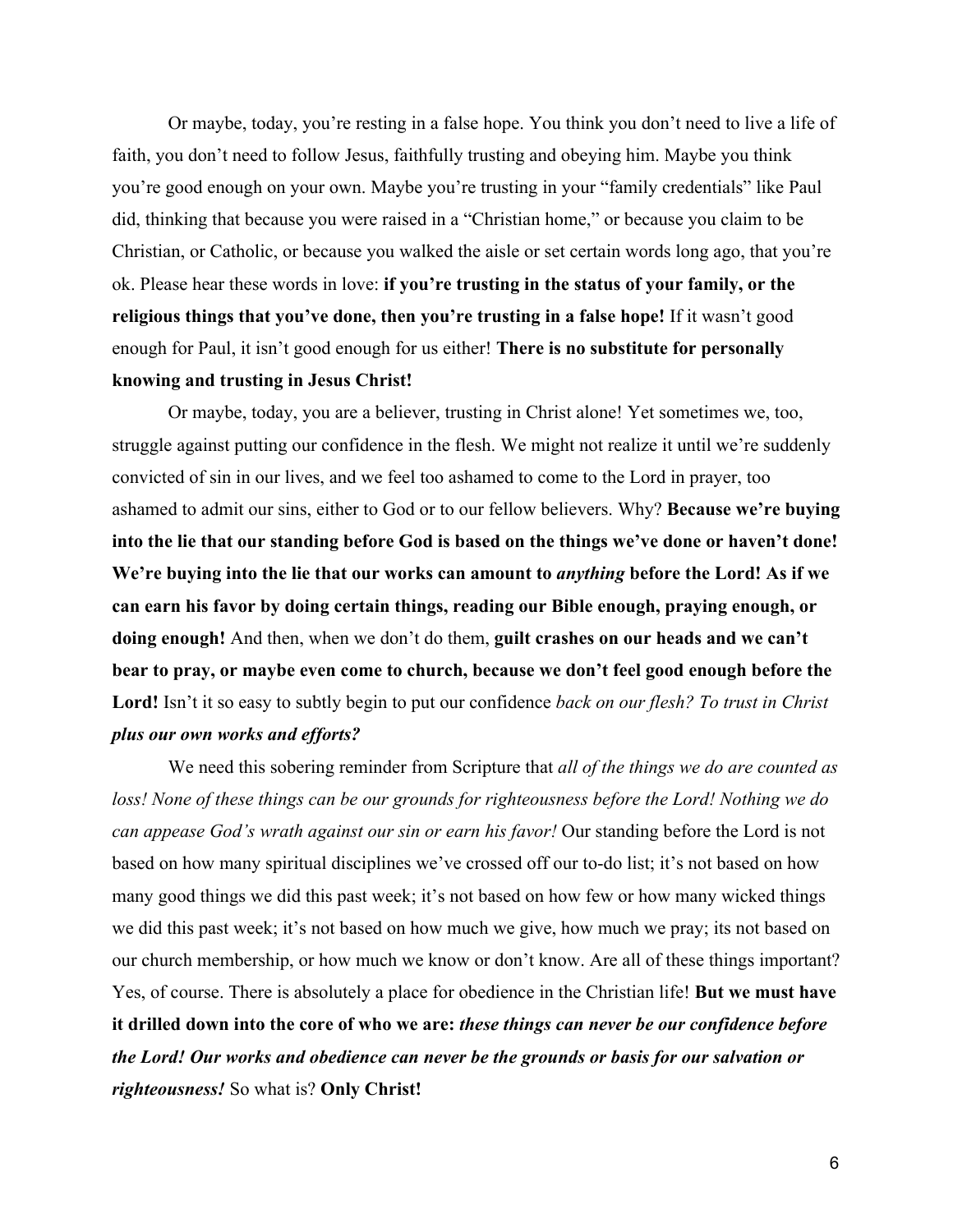So let us turn away from our worthless works and endeavors! And let us *turn to the infinitely more valuable worth of Jesus Christ our Lord!*

### **II. The Surpassing Worth of Jesus Christ (3:1, 8-11)**

When we see that all of our own works and efforts are counted as worthless on their own, we get to turn to the beautiful, glorious promise of the gospel: even though all our best efforts are counted as loss, we get **infinite gain for free in Christ!** We, like Paul, can turn away from the **worthless** and turn to the **surpassing worth of Christ!** Hear verses 7-8: "*But whatever gain I had, I counted as loss for the sake of Christ. Indeed, I count everything as loss because of the surpassing worth of knowing Christ Jesus my Lord."* When we turn away from **works-based righteousness,** we can turn to *our only hope:* **Jesus Christ!** And so, we continue to "**rejoice in the Lord"** by remembering the beauty of knowing Christ in the gospel; by remembering all that we receive by *gaining Christ, knowing Him through faith!*

First, Paul reminds us that **when we know Christ, we receive the righteousness of God by faith.**

### **A. In Christ, we receive the righteousness of God by faith (3:8-9)**

To know Christ and trust in him is of *far more worth* than anything we could do or trust in! Why? *Because he alone is perfectly sinless and righteous!* Jesus Christ is the God-Man: He *perfectly God* and *perfectly man;* the Son of God who took on flesh. And he lived the *perfectly righteous, sinless life that you and I have not and never could live!* And he lived it *for us!* So that if we believe in Him, if we trust not in ourselves but put all of our hope, trust, and faith *in Him,believing in His promises,* then He promises that **His perfect righteousness, the very righteousness of God, becomes ours by faith!** We, who are not righteous, are *declared perfectly righteous* simply by trusting in Jesus! We receive his righteousness by faith! We believe that he took our sin upon himself and dealt with it completely in His death! We believe that just as was raised from the dead, vindicated by the very power of God, so we, too, are raised in Him *by faith,* being declared righteous before the Lord! This is exactly what we see in the rest of verse 8 and 9: *"For his sake I have suffered the loss of all things and count them as rubbish, in order that I may gain Christ and be found in him, not having a righteousness of my own that comes from the law, but that which comes through faith in Christ, the righteousness of God that depends on faith."* Simply *repent and believe;* **turn away from**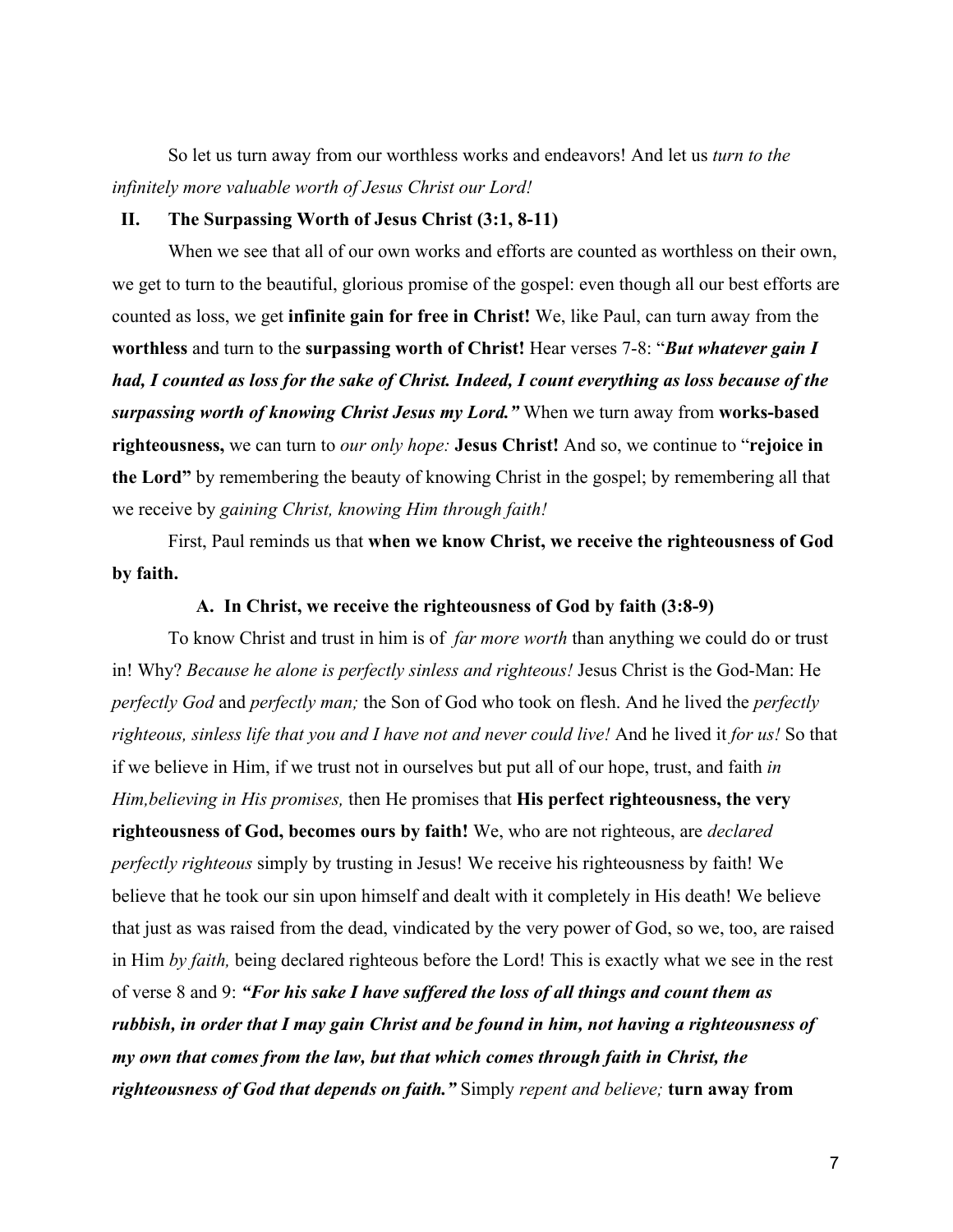**yourself, from trusting in your good works, from trusting in false gods and false promises;** consider it all loss and worthless rubbish, worthless *trash before the Lord.* And instead, **turn to Christ in faith! Believe in His promises! Believe that He is who he says he is! And trust in His gospel, that all who believe in Him are declared perfectly righteous!**

When we become believers and put our faith in Christ alone, then we are *united to Christ by faith, truly knowing and being known by Him, so that our sin goes to Him, and His perfect righteousness becomes ours!* This is *not based* on anything your or I do! THis is purely **of grace,** which is why we receiver it simply *through faith! We are saved by grace alone through faith alone in Jesus CHrist alone! This is the glorious news of the gospel!*

And yet, it doesn't end there! The "surpassing worth" and "joy" we have in knowing Christ includes *righteousness by faith;* but Paul continues on, fleshing out even more of the fulness of salvation we have in Christ!

#### **B. In Christ, we know God and are part of His holy people (3:2)**

So secondly, when we are united to Christ through faith, we are also **brought into the true, holy people of God!** We see this in verse 3: *"For we are the circumcision, who worship by the Spirit of God and glory in Christ Jesus and put no confidence in the flesh.*" Paul is reminding these gentile Christians - which includes us, today! - that we don't have to obey the Law of Moses in order to become part of God's people; nor is it true that there are two separate groups of God's people: Israel and the church. No, Paul is saying that whoever *trusts in Jesus* is part of God's Holy people, whether Jew or Gentile! *We* are the circumcision, the children of Abraham - by faith! We, as believers, worship "by the Spirit of God," the Holy Spirit within us; we are set apart as holy priests to God, we are part of God's holy temple and God's holy people! Jews who reject Christ are cut off; but Jews *and Gentiles* - anyone in the world - who trusts in the gospel, who "glories in Christ Jesus," trusting not in the flesh but in Him alone, is truly part of God's family!

# **C. In Christ, we receive the power of His resurrection, in life and in death (3:10-11)**

And the blessings of salvation keep going: Thirdly, in verse 10, we see that when we "**gain Christ"** and know Him we experience *"the power of His resurrection,"* which transforms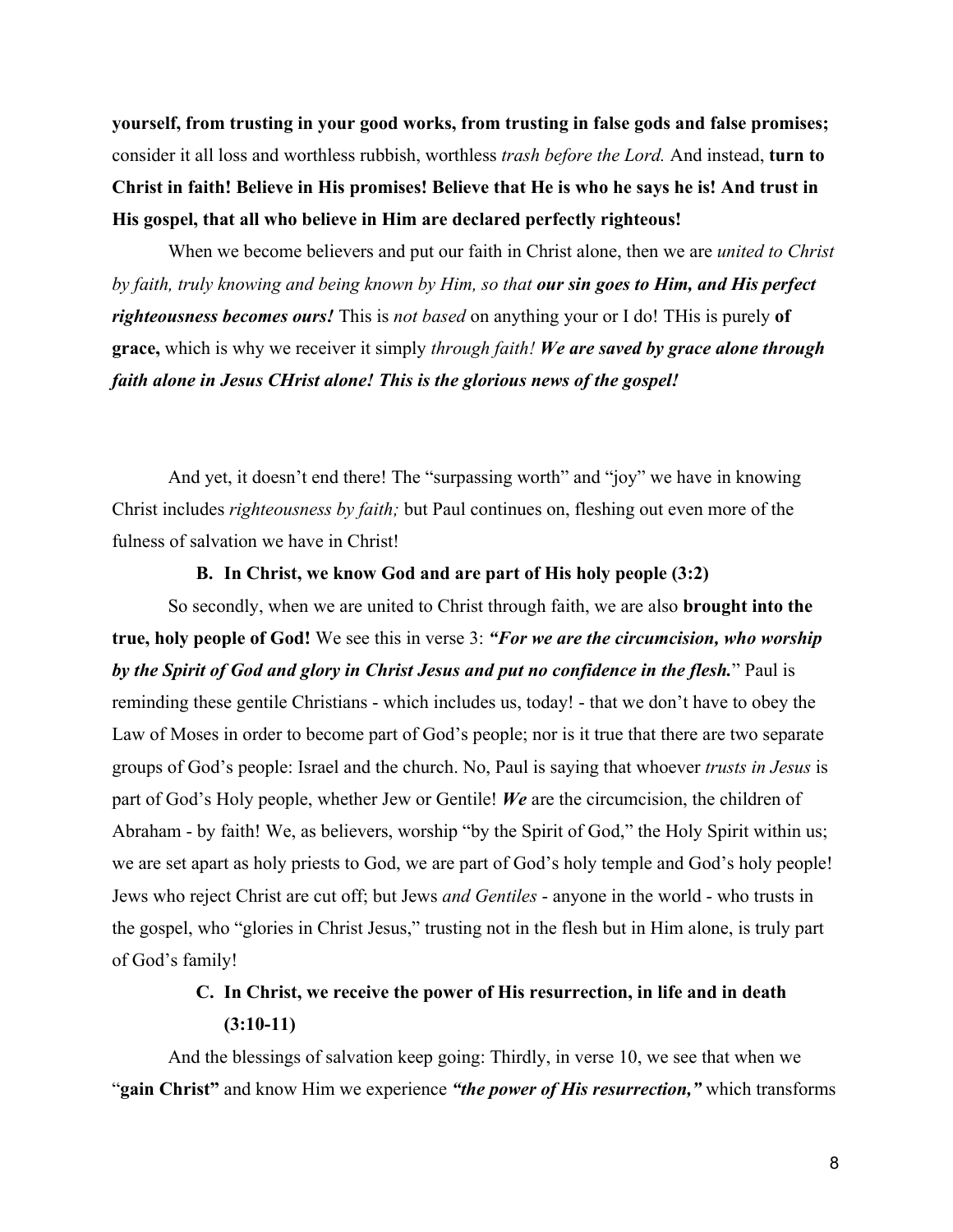our lives, both now *and in our death!* **Because we are united to Christ by grace through faith,** *we too participate in His resurrection!* Even now we are raised to newness of life, to a transformed life! When verse 10 says that this is so that we *"may share his sufferings, becoming like him in his death,"* I think this is alluding back to everything we saw in chapter 2; in other words, he's referring, once more, to our *sanctification.* The power of Christ's resurrection transforms our lives, so that even our obedience flows out of Christ's grace in our lives, through faith! Our lives now are transformed by being united to Christ, so that we grow in Him, so that *even our sufferings* are seen as *sharing in His sufferings, becoming more like Christ through faith!*

And this ultimately leads to our own *"resurrection from the dead."* Not only does Chrtist's resurrection transform our lives, but it defeats death, so that in Him, we are forgiven our sins, declared righteous, filled with His Spirit, and will be raised to eternal with Him forever! And this all flows from Him! This is the great joy we have of knowing Christ through faith! THe fullness of our salvation! Not in any means our own work, but purely God's grace to us!

The Surpassing Worth *of knowing Jesus Christ Himself -* He is the treasure; our salvation, joy, and contentment flow from knowing Christ and resting in His grace through faith.

**[Application]:** So, brothers and sisters in Christ, when you wake up in the morning, and sit down to pray and read your Bible, and all you can think of is the guilt of your heinous sin, and you are tempted to think that God wants nothing to do with you because of your sin; or your tempted to think that you need to go "make things right" and clean up your act before you can come to the Lord or have a clear conscience, or be a part of God's holy people, the church; or if you're even to tempted to think that God will only accept you if you first *prove your sincerity and grief over your sin by beating yourself enough first -* if you're tempted in those moments, in any way, to think that you're standing before God is based on anything dealing with yourself, then *hear the message of this passage loud and clear:* **count all of those things loss and filthy rubbish, and remember in incomparable worth and gain you have in Christ alone! Cast all dependence on yourself aside, and remember that if you're clinging to Christ in faith,** *then God has declared you perfectly righteous! He has declared that you are part of His holy, royal people! You are in Christ, and your standing is secure in Him!* So when you come to the Lord